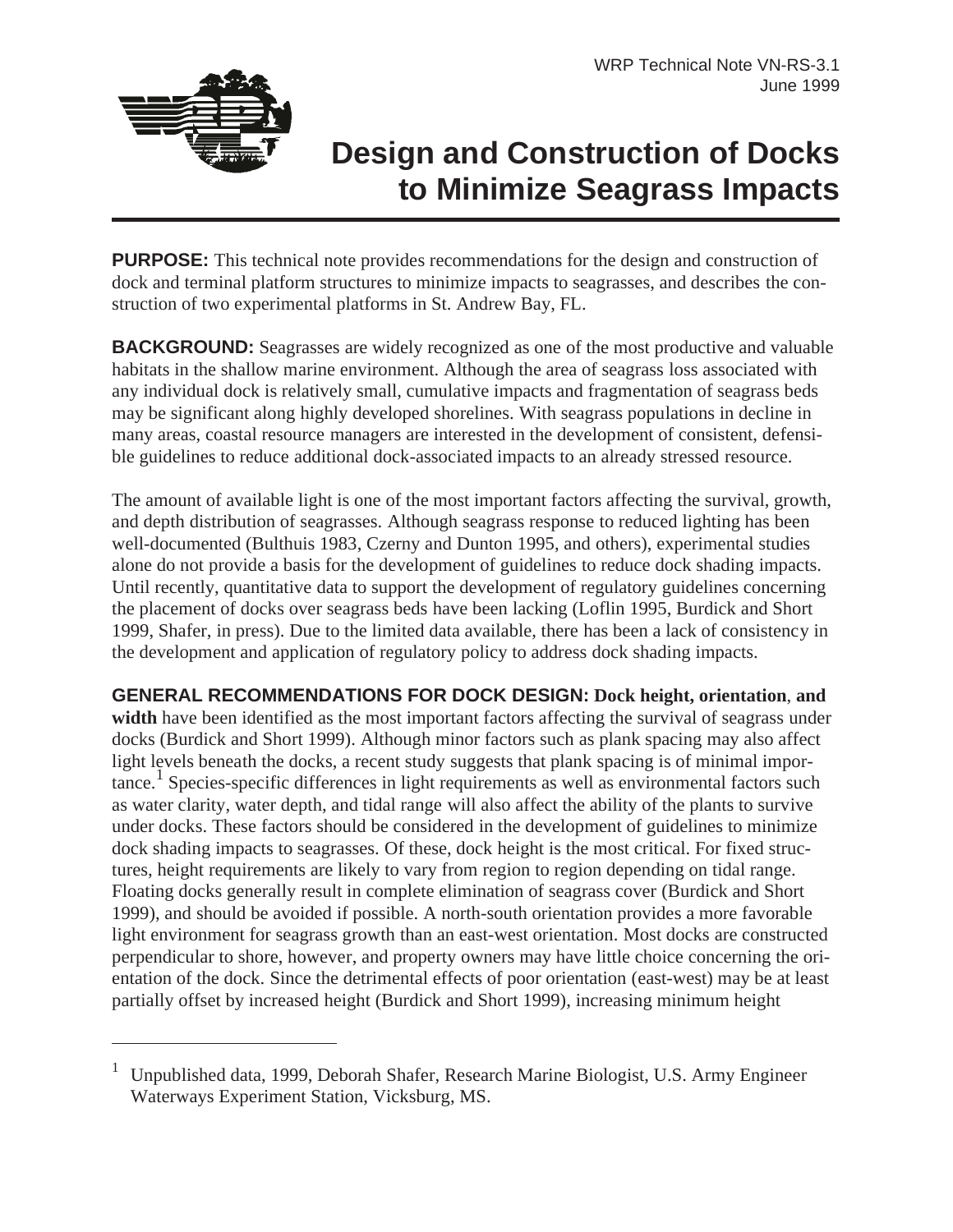requirements for docks oriented in an east-west direction could enhance seagrass survival. A narrow dock allows more light to be transmitted beneath the structure, particularly in the early morning and late afternoon hours. The construction of shared dock facilities would also reduce potential cumulative impacts from multiple dock structures. This concept could be promoted through incentives to property owners.

Using a combination of modeling and empirical data collected from several sites along the Massachusetts coast, the following recommendations for dock design were developed by Burdick and Short (1999). Docks less than 2 m wide, oriented within 10 deg of north-south, and at least 3 m above the bottom will have the least impact to seagrasses. An additional 0.4 m in height should be added for each additional meter increment in width. If the alignment is more than 10 deg from north-south, the dock should be 0.2 m higher for each additional 10-deg increment. A CD-ROM entitled "Dock Design with the Environment in Mind: Minimizing Dock Impacts to Eelgrass Habitats" provides specific guidance on dock design parameters. This CD is available at a cost of \$6 from the University of New Hampshire Sea Grant office at the following address: UNH Sea Grant, ATTN: Steve Adams, Highland Farm, University of New Hampshire, Durham, NH 03824.

**CONSTRUCTION TECHNIQUES:** The use of jet pumps during piling installation often results in large bare clearings around individual pilings which may persist for years following construction.<sup>1</sup> These areas ranged from 90-200 cm in diameter for docks in St. Andrew Bay, FL, and seem to be a significant source of seagrass loss associated with dock construction. Due to the close spacing of the individual pilings, these bare areas were often observed to overlap and coalesce into continuous expanses of bare sediments in the area beneath the docks. The subsequent accumulation of oyster and other shell debris around the base of the piling may limit the ability of the seagrasses to recolonize this area. Driving the piles with shallow-draft, bargemounted equipment is recommended as the method of choice to minimize seagrass disturbance during installation. The pilings should be as far apart as practical. A spacing of at least 10-20 ft between pilings is recommended for those portions of the dock constructed over seagrasses.

**REGULATORY GUIDELINES FOR DOCK CONSTRUCTION:** The following guidelines are presented as an example of dock construction guidelines currently in use in the northern Florida panhandle. These guidelines were developed for single-family residential docks by an interagency team composed of representatives from the U.S. Army Engineer District, Jacksonville; the National Marine Fisheries Service (Panama City, FL); the U.S. Fish and Wildlife Service (Panama City, FL); and the Florida Department of Environmental Protection, as well as members of the private sector marine construction industry. Technical assistance was provided by the U.S. Army Engineer Waterways Experiment Station under WRAP Request Number 98-13. These guidelines were based on a literature review and limited field surveys in St. Andrew Bay and St. Joseph Bay, FL. These guidelines are being considered for use statewide by the Jacksonville District's Regulatory Division as part of the State General Permit. They

<sup>1</sup> Personal observation, 1999, Deborah Shafer, Research Marine Biologist, U.S. Army Engineer Waterways Experiment Station, Vicksburg, MS.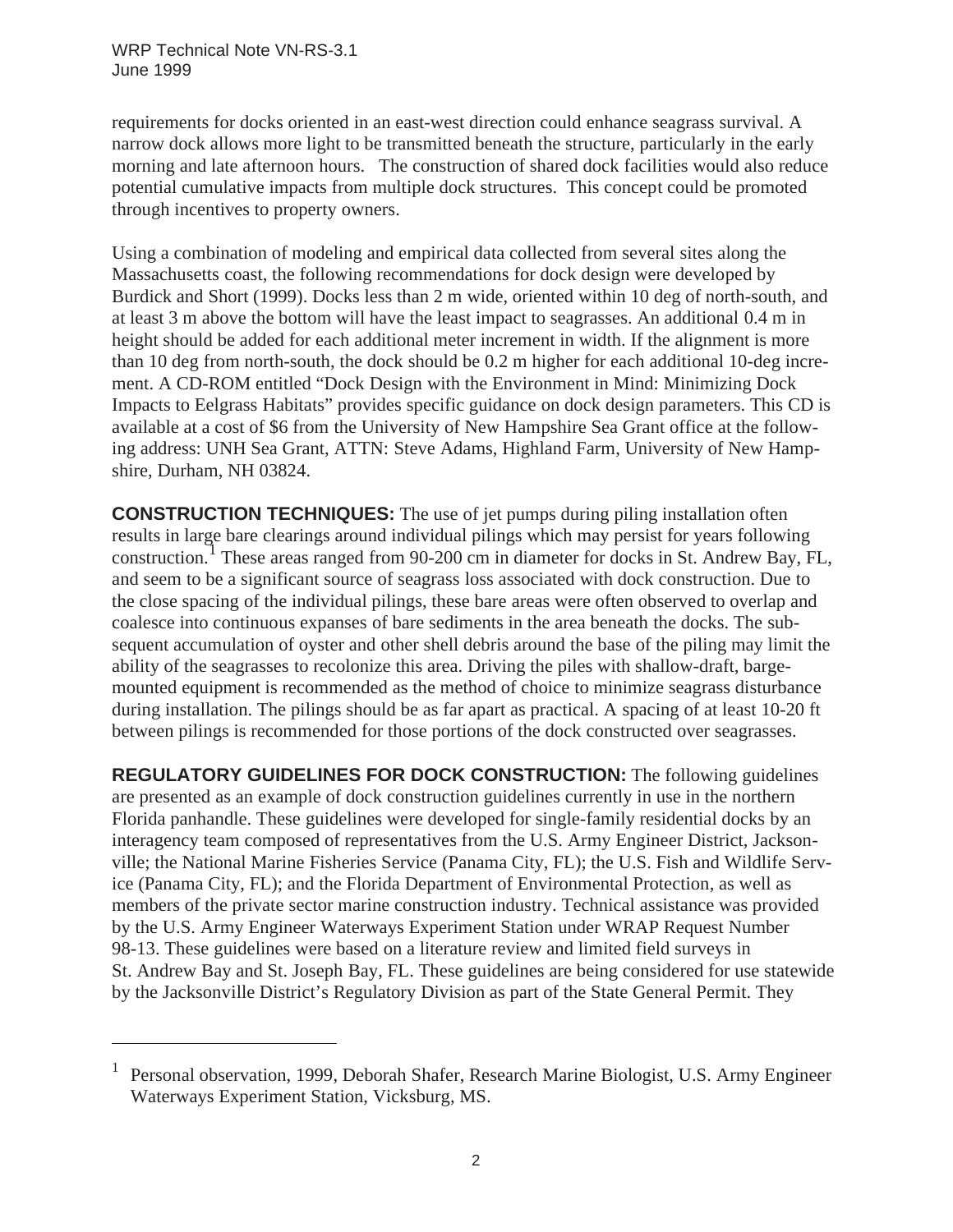could be adapted for use in other coastal areas where seagrasses may be impacted by dock construction.

a. **Avoidance:** The pier shall be aligned to minimize the size of the footprint over seagrass.

b. **Orientation:** Over seagrass portions of the dock or terminal platform shall be oriented north-south to the maximum extent that is practicable.

c. **Pier height** shall be a minimum of 5 ft above mean high water (MHW) as measured from the top surface of the deck.

d. **Pier width** shall be a maximum of 4 ft. The pier may be constructed with railings. A turnaround area is allowed for piers greater than 200 ft in length. The turnaround is limited to a section of the pier no more than 10 ft in length and no more than 6 ft in width. The turnaround shall be located at the midpoint of the length of the pier.

e. **Pilings:** The spacing of the pilings through seagrass shall be a minimum of 10 ft. They shall be installed in a manner that will not result in the formation of large bare areas around each pile. Any material deposited in seagrasses around the piling should be immediately removed.

f. **Board spacing:** Gaps between deckboards shall be a minimum of ½ in.

g. **Terminal platforms:** If possible, terminal platforms shall be placed in an area devoid of seagrass. This will avoid shading impacts as well as prop scarring.

(1) Plank construction: The size of the platform shall be limited to 120 sq ft, not including catwalks. The configuration of the platform shall be a maximum of 6 ft by 20 ft, of which a maximum 4-ft-wide by a maximum 20-ft-long section shall conform to the 5-ft-height requirement. A narrow 2-ft section may be placed 3 ft above MHW to facilitate boat access. The 2-ft section shall be cantilevered.

(2) Grated deck construction: The size of the platform shall be limited to 160 sq ft, not including catwalks. The grated deck material must be approved by the Corps. The configuration of the platform shall be a maximum of 8 ft by 20 ft, of which a maximum 5-ft-wide by a maximum 20-ft-long section shall conform to the 5-ft height requirement. A narrow 3-ft section may be placed 3 ft above MHW to facilitate boat access.

h. **Boatslips:** A single, uncovered boatslip is allowed. A narrow catwalk (2-ft wide) may be added to facilitate boat maintenance along the outboard side of the boatslip and a 4-ft-wide walkway may be added along the stern end of the boatslip, provided all such walkways are elevated at least 5 ft above MHW. The terminal end is designed to accommodate a boat lift, although the boat lift is not mandatory. The 2-ft-wide catwalk shall be cantilevered from the outboard mooring pilings (spaced no closer than 10 ft apart).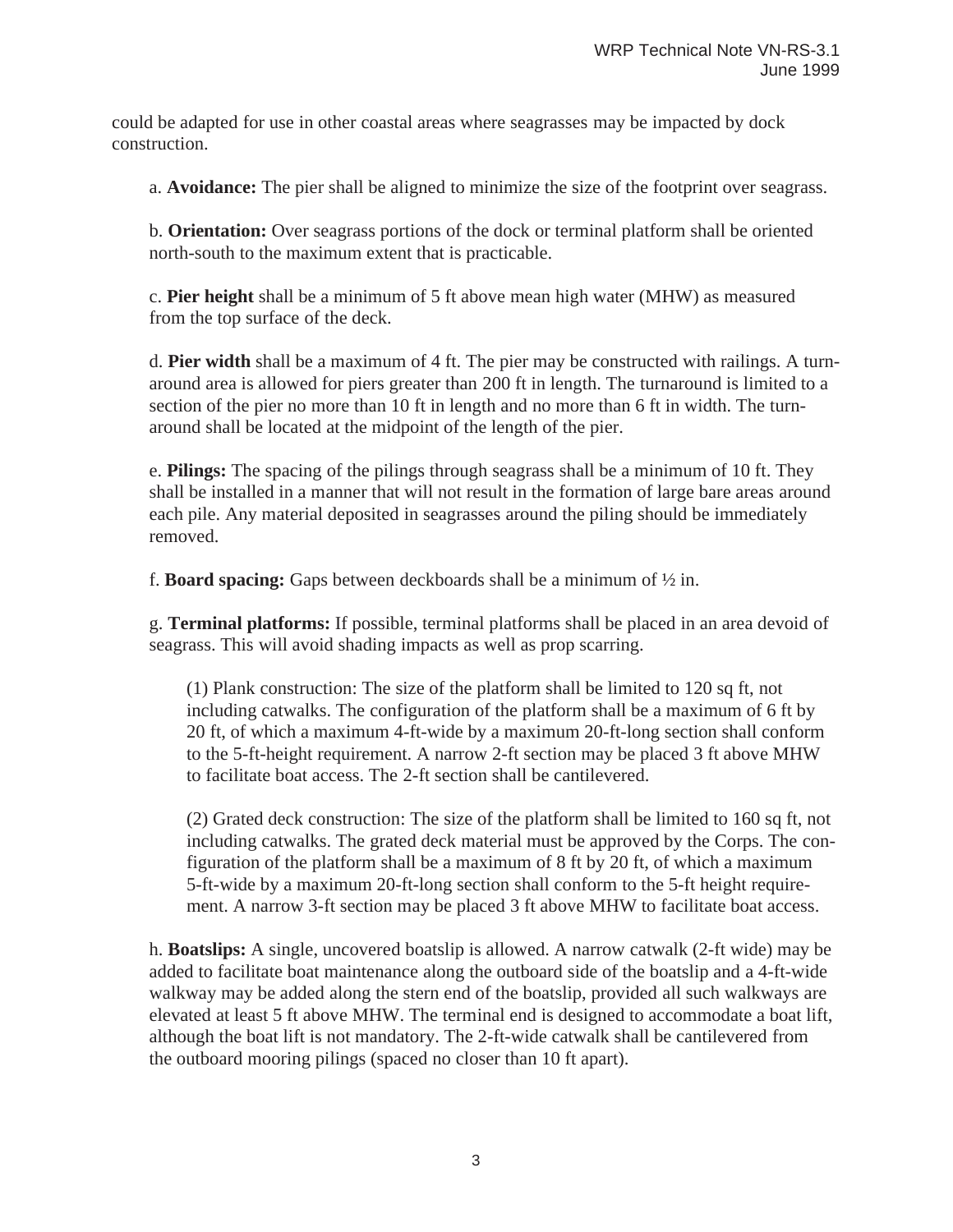**EXPERIMENTAL GRID PLATFORM CONSTRUCTION:** Since light is one of the most important factors affecting seagrass survival and growth, the use of alternative construction materials, such as fiberglass grid, to increase the amount of light received by the seagrasses below has been suggested as a viable mechanism to reduce loss of seagrass due to dock shading impacts. This material possesses the strength and safety characteristics necessary for dock construction and is available in a variety of opening sizes and thicknesses.

Two experimental fiberglass grid platforms were constructed in late April 1999 in St. Andrew Bay adjacent to St. Andrew State Park in Panama City Beach, FL (Figure 1). The construction of these platforms involved a unique collaborative effort between various federal and state agencies and the private sector. The platforms are located in water depths of approximately 3.5 ft MHW in a relatively continuous bed of the seagrass *Thalassia testudinum*. Dimensions of each platform were approximately 8 ft by 12 ft with the long axis oriented in an east-west direction. The two platforms were constructed at differing heights (4 ft and 5 ft above MHW) to



Figure 1. Experimental grid platform

compare the effects of dock height. An initial site survey was performed to determine baseline conditions prior to platform construction. Good water clarity at the site permitted estimates of seagrass percent cover and density using nondestructive visual sampling techniques. To establish baseline conditions, mean seagrass percent cover and shoot density were estimated from a series of plots beneath each platform.

One of the objectives of this study was to demonstrate effective construction techniques to reduce the physical disturbance associated with piling installation. Based on the recommendations of dock construction guidelines used for Ono Island, AL, the following technique was adopted for piling installation during this study. All equipment was transported to the site on a shallow-draft barge. A pilot hole was created by using a 3-in. centrifugal pump run at low rpm and a short, quick insertion of a hand-held 1-½-in.-diam lance. The pile was sharpened to a point with a chain saw and the point then placed in the pilot hole. The pile was then driven to grade with a 350-lb drop hammer. Subsequent measurements of the size of the bare areas surrounding each piling ranged from 13-56 cm. If used with care, this method should reduce the area of seagrasses impacted. Any accumulation of sediments on top of the adjacent seagrasses should be removed to prevent burial of the plants.

Changes in seagrass density and percent cover under the experimental platforms over time (preand post-construction) will be monitored. Continuous light measurements in both shaded and unshaded areas will also be recorded. Due to the large storage capacity of below-ground rhizomes, shading effects on the seagrass *Thalassia testudinum* may not be evident for several months. Monitoring for at least one full growing season following construction is needed to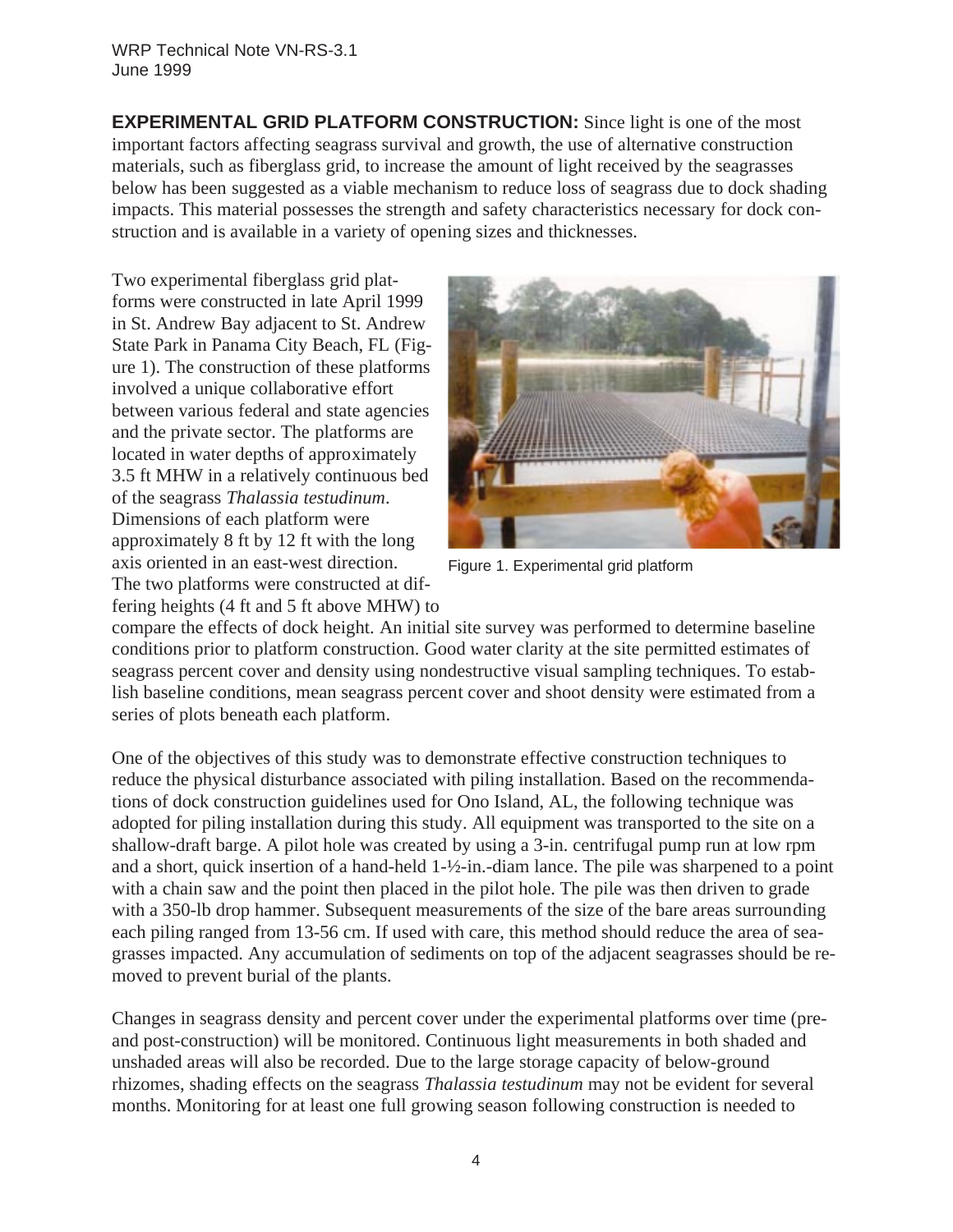determine the full extent of potential shading effects. This study will provide an opportunity to evaluate the effectiveness of the fiberglass grid panels for minimizing shading impacts to seagrasses. The results of this field demonstration will be presented in a future WRP technical note.

**SOURCES OF FIBERGLASS GRATE DECKING:** The fiberglass grate panels used in this study are manufactured by SeaSafe (Lafayette, LA; phone: 1-800-326-8842). Panels are available in standard sizes of 3 ft x 10 ft or 4 ft x 12 ft. For safety, an anti-slip texture is integrally molded into the top surface. Similar panels are manufactured by several other companies, including ChemGrate (1-800-527-4043). These panels are typically available from industrial suppliers rather than marine construction material outlets. As demand increases, they will likely become more readily available. The panels are available in a variety of opening sizes and thickness. The manufacturer or local distributor should be consulted to ensure that the load-bearing capacity of the selected product is sufficient to support the intended purpose. Contact the manufacturer(s) for product specifications and a list of regional distributors.

**ACKNOWLEDGEMENTS:** The construction of the experimental platforms was co-sponsored by the U.S. Army Engineer District, Jacksonville, the U.S. Fish and Wildlife Service, and the National Marine Fisheries Service. Three 4-ft by 12-ft fiberglass grid panels used in construction of the experimental platforms were donated by ACR Process Equipment, Inc., in Lake Mary, FL. A local marine contractor (Bob Gorman, Inc.) donated time and labor for platform construction. Public awareness signs attached to each platform were produced at cost by the Bay County Board of County Commissioners.

The contents of this technical note are not to be used for advertising, publication, or promotional purposes. Citation of trade names does not constitute an official endorsement or approval of the use of such commercial products.

**POINTS OF CONTACT FOR ADDITIONAL INFORMATION:** For additional information, contact the authors, Ms. Deborah J. Shafer (601-634-3650, ShaferD@mail.wes.army.mil), or Ms. Jennifer Lundin (850-234-5061, Jennifer.Lundin@noaa.gov), or the manager of the Characterization and Restoration of Wetlands Research Program, Dr. Russell F. Theriot (601-634-2733, therior@mail.wes.army.mil). This technical note should be cited as follows:

Shafer, D. J., and Lundin, J. (1999). "Design and construction of docks to minimize seagrass impacts," WRP Technical Notes Collection (TN WRP-VN-RS-3.1), U.S. Army Engineer Research and Development Center, Vicksburg, MS. www.wes.army.mil/el/ wrp.